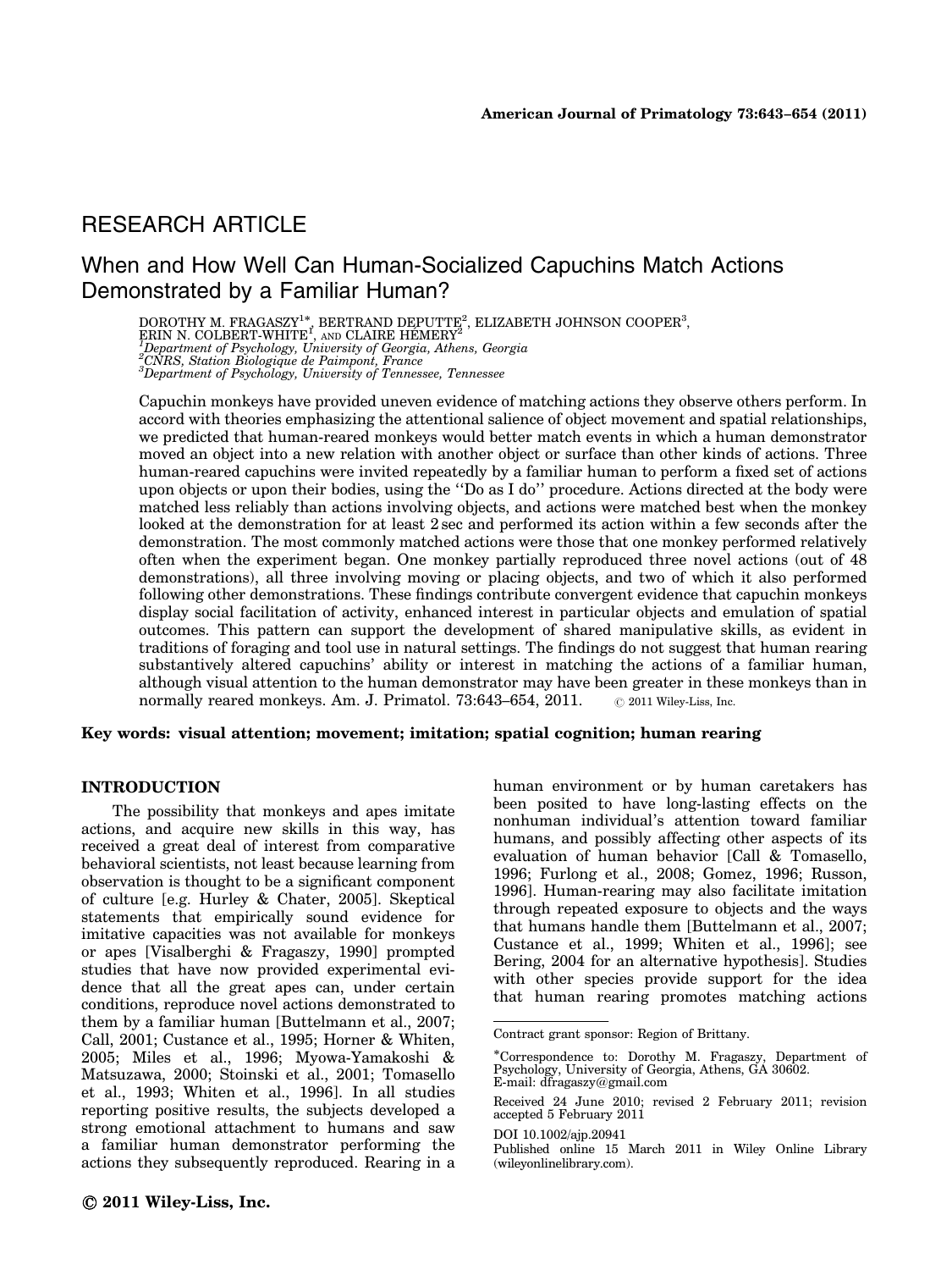demonstrated by humans [see Józef et al., 2006; Moore, 1992 for dogs and an African Grey parrot, respectively].

Attention toward humans by nonhuman primates may also be directly affected by training. Kumashiro et al. [2003] showed that Japanese monkeys trained to achieve joint attention with humans exhibited ''natural imitation'' of a variety of actions, including tongue protrusion, touching various objects and performing actions on an object (separating a piece of cotton into two pieces, for example). Unfortunately, these authors did not report how the monkeys in their experiment were reared or their ages at the time of testing.

Aside from Kumashiro et al.'s [2003] study, attempts to demonstrate imitation of novel actions in normally reared monkeys employing monkey observer/ human demonstrator paradigms similar to those employed with apes have generally failed [e.g. Mitchell & Anderson, 1993; for review see Visalberghi & Fragaszy, 1990, 2002; Whiten & Ham, 1992]. Interpretation of these studies has always been muddied by the possibility that rearing differences, rather than phylogenetic differences, were responsible for the monkeys' failure to imitate a human demonstrator [see Call & Tomasello, 1996 for a similar view]. Custance et al. [1999] and Fredman and Whiten [2008] focused on a more promising comparison group, human-reared capuchin monkeys. In Custance et al.'s paradigm, capuchin monkeys watched a human opening a box containing food. While there were varying degrees of reproduction by the subjects, the authors state that the monkeys were, at the very least, re-enacting the movement of the object. Fredman and Whiten [2008] reported that human-reared capuchins were more likely to use a specific technique with a tool (to poke or to lever) demonstrated to them by a human to open a box than were mother-reared monkeys that observed a conspecific demonstrator using one of the two techniques. This latter group was, however, more likely to open the box than a control group that saw no demonstrator, indicating a positive role for conspecific demonstrators, although they had a less specific effect on action than a human demonstrator.

Factors other than social circumstance of early experience also impact the probability that apes will reproduce an action event. Although chimpanzees and orangutans have sometimes matched gestures directed at the body [Call, 2001; Custance et al., 1995; Miles et al., 1996; Russon & Galdikas, 1993], chimpanzees at least are thought to be more likely to reproduce events in which an object moves directionally toward a new location, or into a new relation with another object or surface than actions that lack this structure [Myowa-Yamakoshi & Matsuzawa, 1999, 2000].

Overall, it seems that apes and monkeys are more likely to match actions with objects than

actions without objects. We think this is an important clue about how matching can arise, particularly in circumstances where the action itself produces no obvious beneficial outcome [as in the ''Do as I do'' paradigm; see also Guillaume, 1971]. We propose that the particular spatiotemporal structure of the events that an observer sees performed, and that it subsequently may perform itself, directly impacts the probability of matching [see also Topa<sup>1</sup> et al., 2006; for an opposing view, Subiaul, 2007]. Actions with objects may produce a long-lasting change in the spatial relation between an object and a surface or another object, as when an actor places an object into a container and leaves it there. These kinds of actions are more likely to be matched than actions that do not produce an outcome persisting after the action is completed (for example, a gesture toward one's own body). Moreover, naïve individuals' attention may intrinsically be more drawn to movements of objects than of actors, as suggested by Csibra and Gergely [2006] and by Guillaume [1971] for human infants.

To the extent that faithfully matching an action performed by another depends upon observation of the entire action sequence, sustained visual attention is a critical precondition. Studies with wolf pups [Virányi et al., 2007] and chimpanzees [Buttelmann et al., 2007] support the view that human rearing impacts the organization of visual attention in nonhuman animals. To the extent that human rearing increases sustained visual attention to a human actor, hand-reared nonhuman primates should be better than their normally reared counterparts at behaviorally matching actions demonstrated by a human observer. In any case, direct measurements of visual attention could help to interpret performance in studies of behavioral matching.

We report here a study with three human-reared tufted capuchins (Cebus apella) exposed to a familiar human demonstrator modeling familiar and novel actions. The monkeys were hand-reared as part of a program seeking to determine the value of tufted capuchins as trained aides to quadriplegic humans (Programme d'Aide Simienne aux Tetraplégiques; hereafter, PAST and Centre National de la Recherche Scientifique, CNRS, France). Our study largely replicates the design and methods of Custance et al.'s [1995] study with nursery-reared chimpanzees. In Custance et al.'s study, two young chimpanzees were first taught to match 15 familiar actions involving a gesture or action with a body part when these were demonstrated by the human experimenter. When they were reasonably proficient at this task, 48 novel actions were added into the stream of familiar actions the subjects were asked to match. The novel actions included such items as lip smacking, clapping their hands and placing one hand on the knee. The two young chimpanzees were able to reproduce 17 and 18, or 37.5%, of the modeled novel actions with moderate accuracy or better.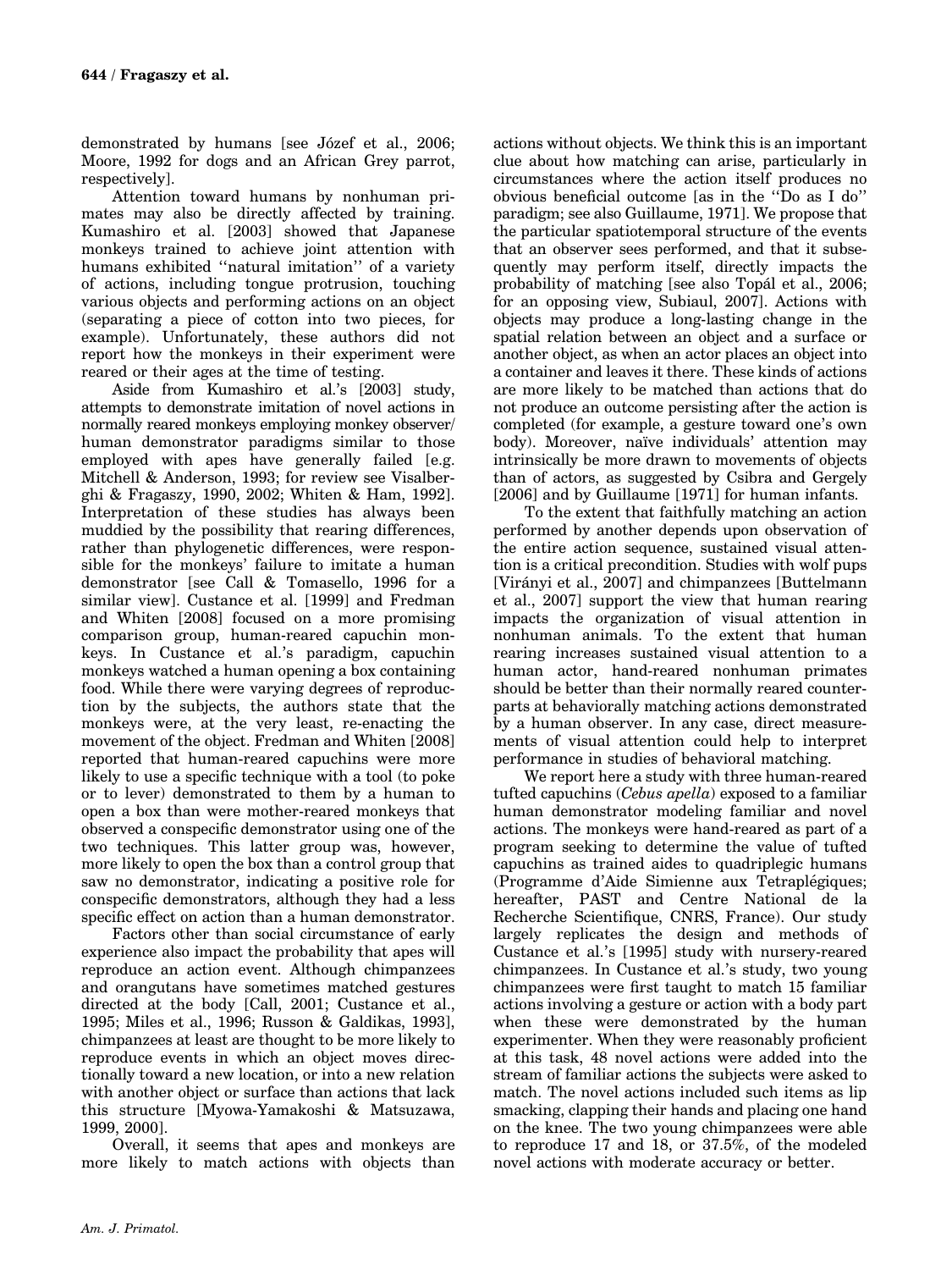Capuchins manipulate objects frequently in foraging and in captive situations, and routinely combine objects with substrates or other objects [Fragaszy & Adams-Curtis, 1991; Fragaszy & Boinski, 1995; Fragaszy et al., 2004a]. They appear to have particular interest in producing certain kinds of spatial relations between objects and surfaces [Fragaszy & Cummins-Sebree, 2005]. We included actions combining objects or acting on a substrate in the demonstrated repertoire for our capuchin subjects on the expectation that these actions would be intrinsically interesting to the monkeys and that actions that occur with no reference to an external object (gestures) should hold less interest for them. Accordingly, we used actions performed on the body, as did Custance et al. [1995], but we specified additional classes of actions based upon the involvement of a substrate, an external object, or an object/ substrate combination in the demonstrated action.

We also evaluated the quality of the monkeys' response to the demonstrated action in relation to their degree of visual attentiveness to the demonstrator and their latency to respond. We expected that longer durations between demonstration and commencement of response would be associated with a poorer quality of matching by the capuchins.

## METHODS

## Design

In the first phase (Training), subjects were asked to ''do this'' after the experimenter demonstrated a familiar action to the subject. Sixteen actions were included in the training demonstration set (Table I). Actions were distributed among four categories: actions to own body, to a substrate, to an object or combining an object and substrate. A familiar human demonstrated the actions to the subject 5 days per week, once each day, in two or more sessions lasting 6–7 min each.

The most cooperative subject advanced to the Experimental phase, in which every fourth action was novel. Novel actions were selected randomly and without replacement from among the list of 16 actions shown in Table I. Familiar actions were selected equally from all four categories of action. Each novel action was demonstrated three times (i.e. we completed three replications of the full series of novel actions, together with a much large number of familiar actions).

The research protocol was conducted under the auspice of PAST. All aspects of management and experimental protocol were approved by the authorizing governmental entities in France concerning the ethical treatment of nonhuman primates. The study was conducted at the Centre Mutaliste de Rééducation et Réadaptations Foncionnelles, Kerpape-L' Orient, France, in 1995–1996. The rearing and training program for monkeys participating in PAST

#### TABLE I. Actions Demonstrated During the Training Phase and the Experimental Phase

#### A. Training Phase

- Category 1.1—Combination of two objects
	- 1.1.1—Pushes a stick through a hole in the vertical wooden pole
	- 1.1.2—Puts a ring around a vertical wooden pole
	- 1.1.3—Puts a ring into a plastic box
- 1.1.4—Puts a book on top of a plastic box
- Category 1.2—Actions on one object involving manipulations on that object or its use on a surface
	- 1.2.1—Rubs the table with a stick
	- 1.2.2—Hits a surface with a ring
	- 1.2.3—Unzips a zipper
	- 1.2.4—Opens a book
- Category 1.3—Actions on the subject's own body
	- 1.3.1—Rubs own chest
	- 1.3.2—Puts own wrist on mouth
	- 1.3.3—Scratches the head with one hand
	- 1.3.4—Rubs own eyes with one hand
- Category 1.4—Actions performed with a body part on a surface or an object
	- 1.4.1—Rubs a surface with one hand
	- 1.4.2—Slaps a surface with one hand
	- 1.4.3—Puts a finger within the hole of the vertical wooden pole
	- 1.4.4—Puts a ring on the mouth, with or without actual bite
- B. Novel actions demonstrated during the Experimental Phase
- Category 2.1—Combination of 2 objects
	- 2.1.1—Fits a notched block onto another notched block
	- 2.1.2—Twists a screw with a screwdriver
	- 2.1.3—Hits a particular note of a xylophone with a wooden stick (the particular note has a unique color)

2.1.4—Pushes a stick through a tube opened at both ends Category 2.2—Actions on one object involving manipulations

- on that object or its use on a surface
- 2.2.1—Turns a crank
- 2.2.2—Folds a sheet of paper
- 2.2.3—Makes a loop with a string
- 2.2.4—Turns a wooden screw with one hand
- Category 2.3—Actions on the subject's own body
	- 2.3.1—Puts both hands on top of the head
	- 2.3.2—Crosses arms
	- 2.3.3—Puts both hands behind the back
	- 2.3.4—Claps hands
- Category 2.4—Actions performed with a body part on a surface or an object
	- 2.4.1—Puts the forearms on the table and crosses hands
	- 2.4.2—Hits the table with one fist
	- 2.4.3—Puts head on the table
	- 2.4.4—Puts an elbow on the table and supports the head with the corresponding hand

is more fully described in Deputte and Busnel [1997]. This work was conducted in accord with institutional and national regulations concerning the humane treatment of animals in research and was approved by the research review board of the Station Biologique de Paimpont, CNRS, and was in compliance with the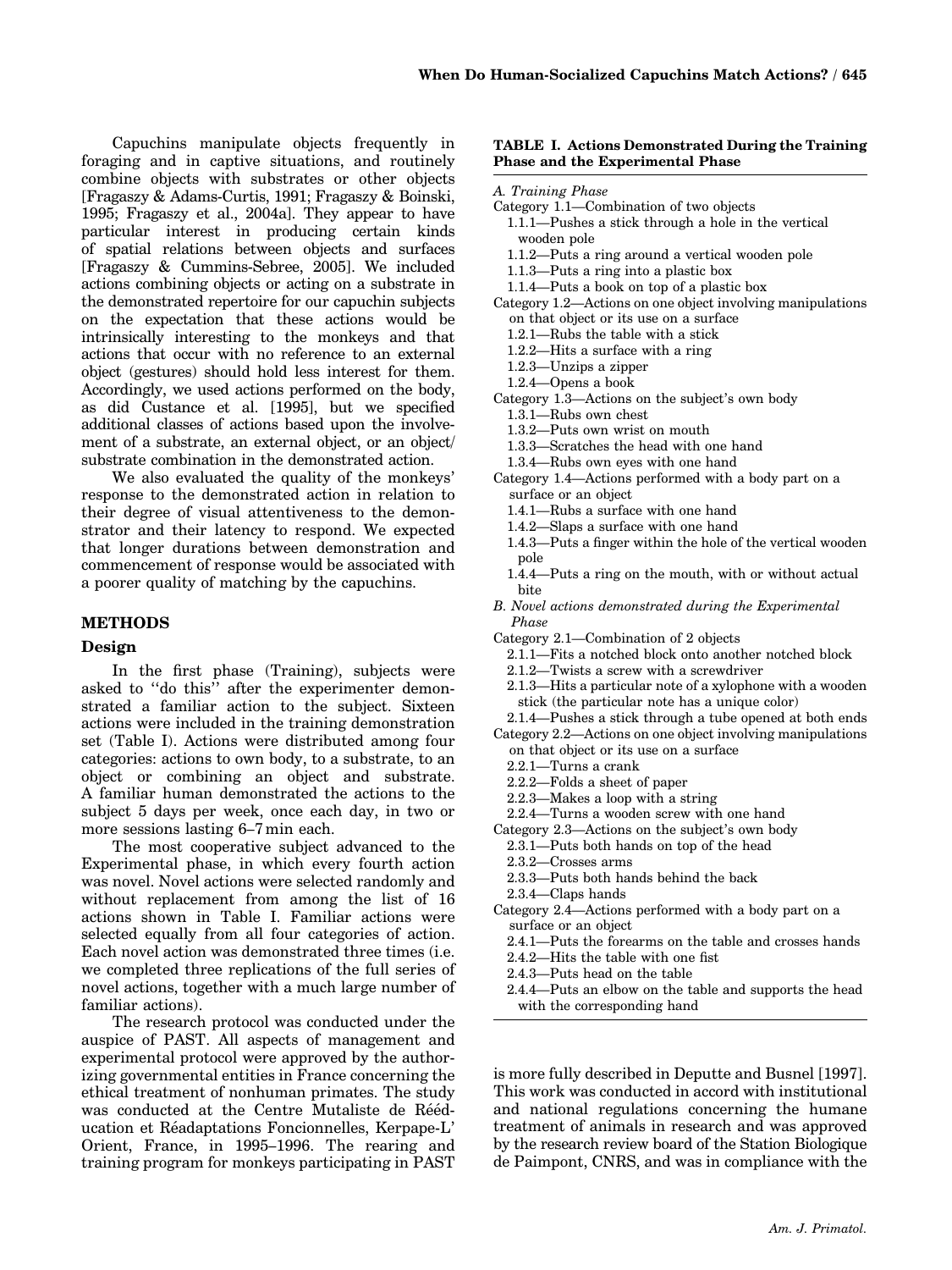American Society of Primatologists' Principles for the Ethical Treatment of Primates.

# Subjects

Three young adult (4.5 years) female tufted capuchins (Cebus apella), Bara, Corsen and Cosig, participated in the experiment. These monkeys were raised in human families from 12 to 16 weeks of age until their arrival at the laboratory at 4 years of age. The monkeys had been housed individually in a group colony room in the laboratory for one month prior to the start of testing, but spent at least 4 hr of each day interacting with humans outside the cage in a home-like setting. During most of this period they were being trained to follow voice and other forms of commands for their future function as aides for quadriplegic humans. They continued this training during their participation in this experiment.

# Apparatus

We used two identical sets of objects in the Training phase, one set for the experimenter to use in giving demonstrations of actions to be replicated, and one set for the monkeys' use. Four objects, novel to the subject at the start of testing, were mounted on a board  $(50 \text{ cm} \times 25 \text{ cm})$  including (a) a wooden pole  $(11 \text{ cm} \times 4 \text{ cm})$ , mounted vertically, with a hole  $(1.2 \text{ cm}$  diameter) in the top; (b) a plastic box  $(11 \text{ cm} \times 8.5 \text{ cm} \times 7.5 \text{ cm})$ ; (c) a zipper  $(15 \text{ cm} \text{ long})$ sewn into cloth attached to the board; and (d) two wooden planks colored distinctively with paint, one white square  $(16 \text{ cm} \times 16 \text{ cm} \times 2 \text{ cm})$  and one red circle  $(12 \text{ cm diameter} \times 2 \text{ cm})$ . Several loose objects were also presented on the board: a metal ring (5 cm diameter), a wooden stick  $(17.5 \text{ cm} \times 1 \text{ cm})$  and a "book" (two boards, each  $17.5 \text{ cm} \times 13.5 \text{ cm}$ , connected by hinges). The objects were available to the monkey only during testing periods. The monkeys had encountered sticks, rings and sturdy books previously, but these particular exemplars were novel. All objects were presented to subjects in each test session on a rolling table, at the same height as the table surface on which the monkey was asked to remain during testing.

During the Experimental phase, we fixed new objects on the table along with the familiar ones. The new objects included (a) a wooden tube,  $8\,\mathrm{cm} \times 4\,\mathrm{cm}$ , mounted vertically, and with a 1.2 cm hole drilled horizontally through the middle; (b) a toy xylophone with three sounding bars  $(16 \text{ cm} \times 11 \text{ cm} \times 6 \text{ cm})$ ; (c) a vertically mounted wooden panel  $(16.5\,\text{cm}\times 8.5\,\text{cm})$ with a screw (2.5 cm diameter shaft) loosely threaded through the center; (d) a wooden block  $(15 \text{ cm} \times$  $5 \text{ cm} \times 3.5 \text{ cm}$  with a center notch  $5.5 \text{ cm}$  wide; and (e) a crank attached to a base. The handle of the crank extended in an  $L$  shape  $11.5 \text{ cm}$  and  $6.5 \text{ cm}$ from the base, and turned easily in both directions. A screwdriver (10 cm long) and a second wooden block, identical to the one mounted on the table and notched to fit into it, appeared loose on the table, along with the familiar stick, ring, book and string. The monkeys had not seen or touched the objects prior to the start of testing.

# Procedure

Testing occurred while the monkey moved freely within a large room furnished with chairs, TV set and so forth, which was used for training the monkeys to perform actions to help their human companions. The experimental testing table was positioned in an open space in this room. To begin a session, the monkey was called to the testing area. When it was seated and calmly facing the demonstrator (seated across the table 1 m away), the demonstrator said, ''(Name), watch,'' and demonstrated the action on the objects in front of her, or on her body. Then the demonstrator said, ''(Name), do it,'' while pushing the subject's object set toward the subject. The subject was given 30 sec to perform any action (see Fig. 1). Verbal praise was given for each action judged to be an attempt to follow the demonstrator's instruction. After an attempted match, or at the end of 30 sec, if no relevant action had been observed, the experimenter started again by repositioning the monkey and proceeding with the next action from a predetermined randomized order of all actions. A different randomized order for actions was used each test day. From time to time, between demonstrations, the subject was given a raisin to maintain its cooperative attitude. The subject was expressly not rewarded with food for any particular action following demonstrations, but



Fig. 1. A monkey acts on the zipper after watching a human unzip the zipper.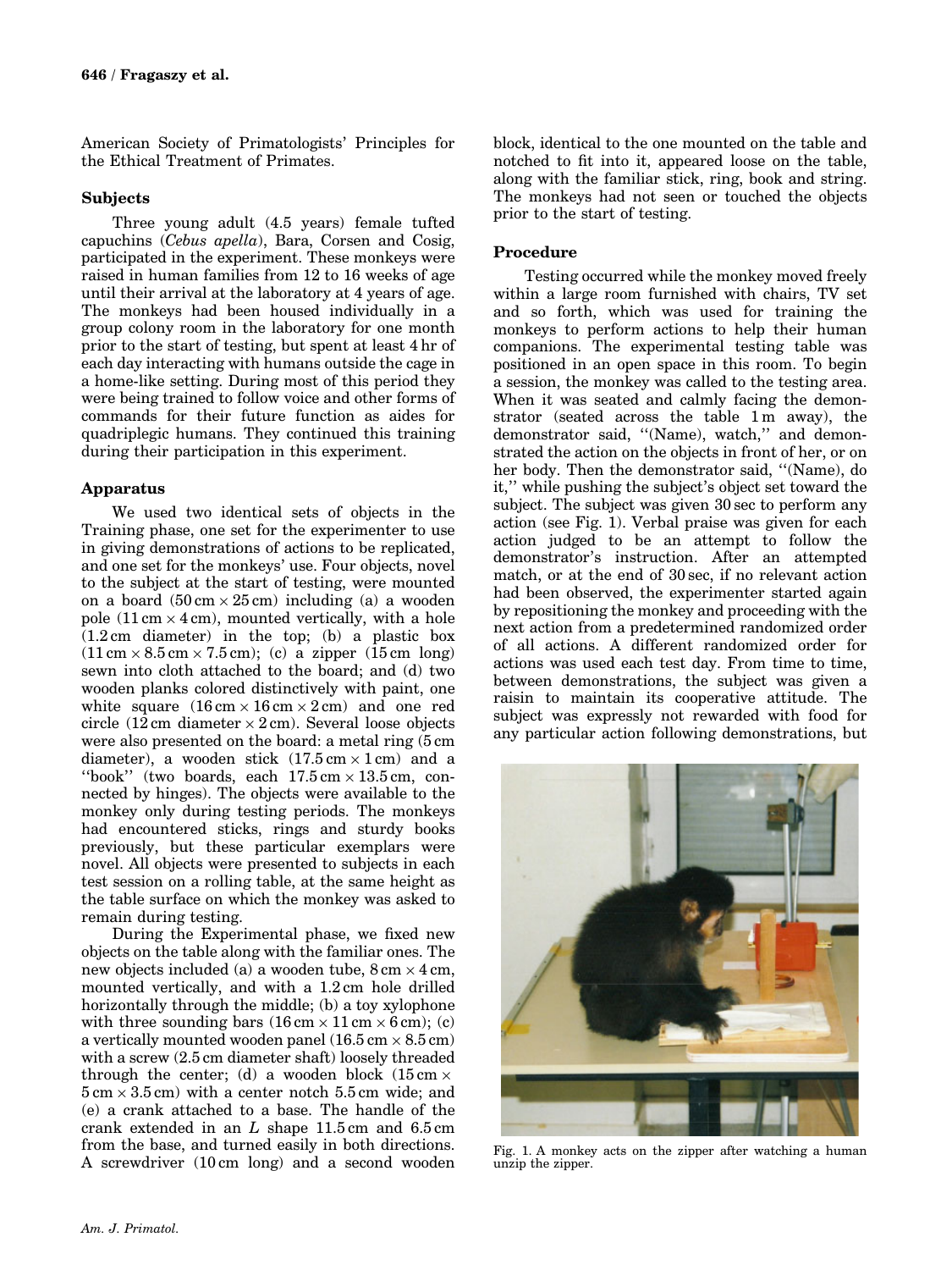for a general attitude of participation, as consistent with the training procedures the subjects experienced during their training to become helpful to human companions. The demonstrator was the trainer who worked with the subject intensively on a daily basis outside the testing context.

We began by demonstrating actions with an object or combining an object with a substrate. After 20 sessions for Cosig and 64 for Bara, actions on the body or involving the body and a substrate were added to the training set. We added these actions later because we wanted subjects to be experienced in the testing format before we asked them to do something that we expected would be difficult for them. Corsen received only demonstrations of the actions with objects and combining objects and substrates. Due to disinterest in the task, she did not participate in further testing. After these ''training'' sessions, Cosig and Bara completed 20 sessions with eight body and substrate actions intermixed with eight actions involving objects and objects combined with the substrate. Cosig subsequently completed three replications of each of the 16 novel actions (48 trials total), together with an additional 184 familiar actions (all 16 of those demonstrated previously, 11 or 12 times each).

A video camera placed behind the demonstrator recorded the demonstrator's voice (but did not include a view of her actions) and the subject. In a first pass through the video records, the person who conducted the testing (C.H.) scored which object the monkey contacted, latency to act (in seconds), visual attentiveness to the demonstrator (on a four-point scale; see Table II) and degree of match to the demonstrated behavior (also on a four-point scale; see Table III). Latency was scored as the duration from the voice signal, ''(Name), do it,'' until the subject began an action (disregarding leaving the test

#### TABLE II. Attentiveness Rating Scale

- 0 Subject's attentiveness constituted no clear fixation on the demonstrated action
- 1 Subject's attentiveness constituted a quick glance at the demonstrated action
- 2 Subject's attentiveness constituted a fixation of 1–2 sec on the demonstrated action
- 3 Subject's attentiveness constituted fixation equal to or more than 3 sec on the demonstrated action

#### TABLE III. Matching Rating Scale

- 0 No attempt and no match
- 1 Attempt, but the scorer cannot tell what
- 2 Attempted action is an incomplete version of what was demonstrated
- 3 Complete reproduction of demonstrated action

area). Latency data were read from video time codes. Visual attention was rated according to the duration of the subject's visual orientation to the demonstrator during the demonstration, also read from video time codes.

Partial matches included using two hands rather than one, adding additional elements, or omitting an element. Inter-observer reliability between C.H. and an independent observer (B.D.) for matching was determined according to the  $\kappa$  coefficient, using the data over six test sessions (122 trials) for Cosig where both familiar and novel actions were presented. k for this variable exceeded  $+0.80$ .

Subsequently, two other individuals naïve to the experiment coded actions and degree of matching for Cosig using a blind coding procedure. The coders first reviewed the trials and agreed on descriptions for frequent actions performed by the subject. Then, they independently coded 357 trials, using their descriptions. Later, they matched their descriptions to the list of demonstrated actions, trial by trial, and through this comparison, determined degree of match to the demonstrated action. These coders judged that Cosig partially or fully matched 24% of familiar actions demonstrated in the Experimental phase, slightly more than the 20% matches coded by the first scorer for the same phase. They also noted the same matches of novel actions as the original coder. We concluded that the first coder accurately captured the monkeys' behaviors of interest in this study, and we report analyses of the data from her coding.

#### Analysis

We employed nonparametric statistics for a within-subjects design. For the Training phase, we averaged ratings of degree of match, duration of looking and latency to respond for the multiple trials per action per day for the final 40 replications using the full set of 16 actions to arrive at a score per demonstrated action per replication. We considered the relation among these variables using Spearman correlations. We examined the distribution of actions with ratings of Attention (pooled into two categories, low and high) and ratings of Match (unrelated action and partial or full match) using Kruskal–Wallis tests within subject, and using trial as the unit of analysis, with h approximating  $\chi^2$  due to large n. For the Experimental phase we compared ratings of degree of match and duration of visual attention to familiar and novel actions using Mann–Whitney tests, with action as the unit of analysis. We calculated the relations among these variables within Familiar and Novel actions using Spearman correlations with action as the unit of analysis. For all analyses, a two-tailed  $\alpha$  of 0.05 was used for determinations of statistical significance.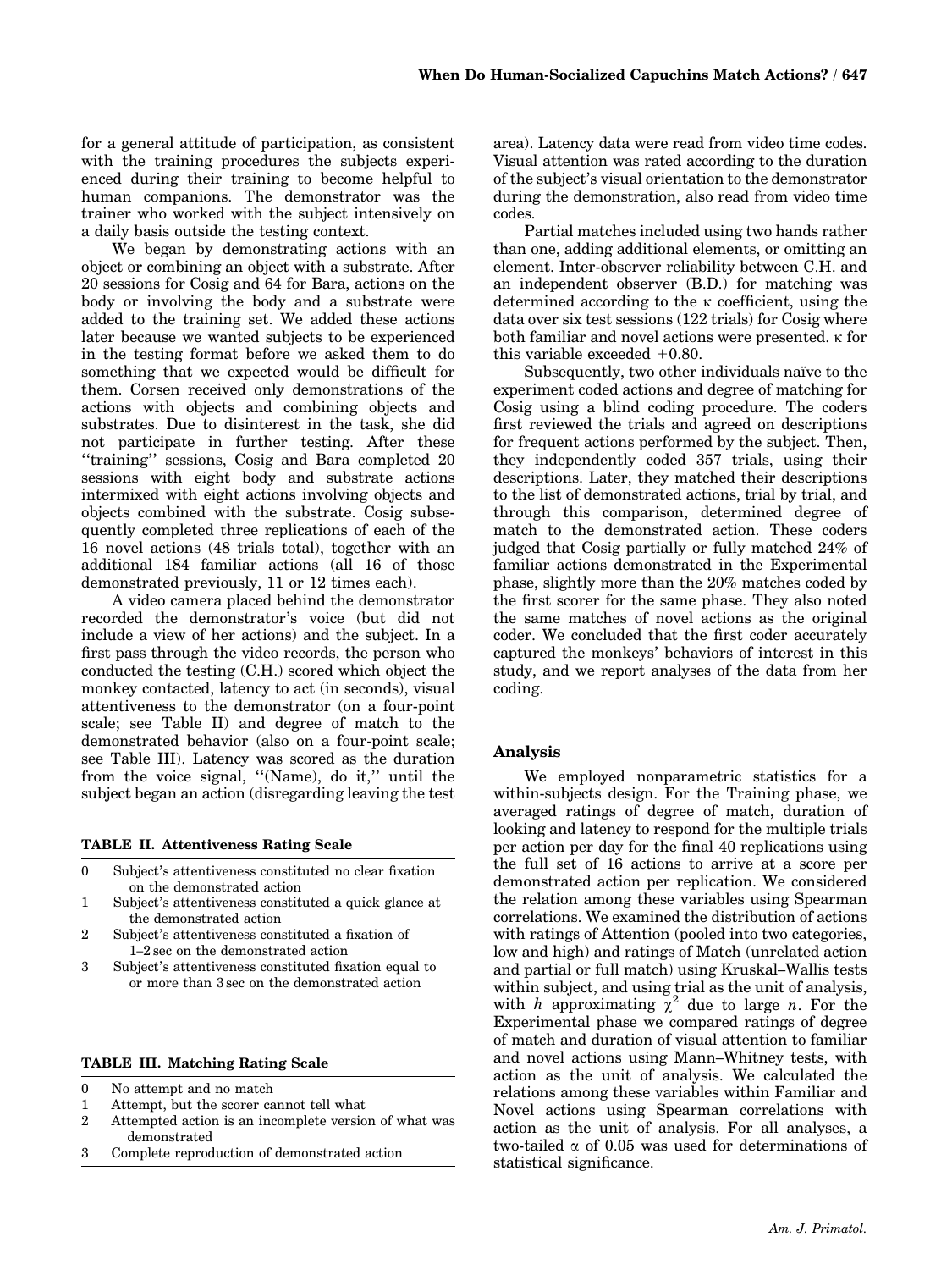We examined Cosig's actions following demonstrations in the first seven sessions of the Training phase to determine the frequency with which she performed any of the demonstrated behaviors (partially or fully as in the demonstration). We assume these data represent the monkey's intrinsic rate of performing these behaviors in our test circumstances when somewhat familiar with the objects and with the testing arrangement. As the monkeys were given access to the experimental objects only during experimental sessions, in accord with the constraints on their experiences as part of the PAST program, we could not collect standard baseline data. This analytical procedure provides a substitute.

#### RESULTS

The monkeys participated with interest during the testing procedure, which was similar to their training experiences for their later careers as aides for handicapped humans. For example, the monkeys were accustomed to attending to a human's verbal cues, moving to and staying in one place for a short time, as well as acting after a verbal cue. They responded with apparent pleasure (marked by a rapid approach and/or contented vocalizations) to the experimenter's verbal praise and caresses. They typically attended overtly to the demonstrations for one to several seconds, and they typically moved from where they sat to the objects and performed an action within 6 sec of demonstration (Training phase). The monkeys watched the demonstration for 3 sec or more in  $18-35\%$  (mean =  $27\%$ ) of demonstrations. They did not, however, immediately perform any of the demonstrated ''training'' actions. They were free to leave the test area between demonstrations, which they did often. The short duration of the testing sessions (5–7 min) was geared to the monkey's voluntary participation.

Table IV presents percentages of actions ranked according to the degree of conformity and degree of match to the demonstrated act for the last 40 replications of the Training phase. Bara, Cosig, and Corsen clearly matched only a small percentage (20, 11 and 4%, respectively) of all actions demonstrated to them. Degree of matching averaged 1.3, Bara, 1.1, Cosig, and 0.9, Corsen on a scale of 0–3, where 3 is the strongest. That is to say, the monkeys usually performed an unrelated action after the

TABLE IV. Matching (see Table III) and Attentiveness (see Table II) Per Monkey in Phase 1

|           | % behaviors<br>matched at Level 3 | Mean degree | Mean degree<br>of match of attentiveness |
|-----------|-----------------------------------|-------------|------------------------------------------|
| $\cos(g)$ | $20\%$                            | 1.3         | 1.6                                      |
| Bara      | 11%                               | 1.1         | 1.9                                      |
| Corsen    | $4.3\%$                           | 0.9         | 1.8                                      |

demonstration (a score of 1). The average level of attention was judged to be 1.6–1.9, where 1 is a brief glance and 2 is a look of 1–2 sec (see Table III). For both Bara and Cosig, a significant positive relation existed between attention and accuracy of matching the demonstrated action, with attention pooled into two categories, good  $(2-3)$  or poor  $(0-1)$ , and degree of match similarly pooled into two categories, good  $(2-3)$  or poor  $(0-1)$ , Kruskal–Wallis: df = 1, N = 517 and 951, Cosig and Bara, respectively,  $\chi^2 = 22.9$  and 52.7,  $P < 0.001$ . This relationship was not found for Corsen. Out of the 229 scored trials, Corsen responded with a match of 2 or better only 24 times, and these were equally divided between episodes with good attention and poor attention.

We further examined the relations between degree of match and attention, and latency to respond for Cosig. She made better matches when she responded more quickly (Spearman's rho:  $r_s = -0.72, P < 0.01, N = 40$ ; see Fig. 2) and was more attentive  $(r_s = +0.95, P<0.01)$ .

#### Comparison of Action Categories

Cosig and Bara attended to some demonstrated actions more closely than others, and they matched some actions better than others. As we expected from the monkeys' spontaneous manipulation, they were better at matching actions in Categories 1 and 2 (manipulation of an object) than those in Categories 3 and 4 (action directly on the body or the body directly on a substrate). For example, Cosig earned an average match score of 1.45 for actions in Categories 1 and 2 compared to 0.77 for actions in Categories 3 and 4 (Mann–Whitney:  $U = 9$ ,  $N1 = N2 = 8, P < 0.05$ . For the latter categories, she earned scores above 1 only for the action: ''Puts a ring on the mouth, with or without actual bite.'' This action she did moderately well (score of 2) 18 of 40 times. Degree of attention to the demonstration was also greater for actions in Category 1 and 2 vs. Category 3 and 4. Cosig averaged an attention score of just over 2 (2.04) for the first two categories, and 1.46 for the latter two  $(U = 6, N1 = N2 = 8, P < 0.05)$ .



Fig. 2. Cosig's latency to respond plotted against degree of attention in Training phase. Trials in which actions were coded as 0 for degree of match are not included. Bars indicate Standard error of the mean.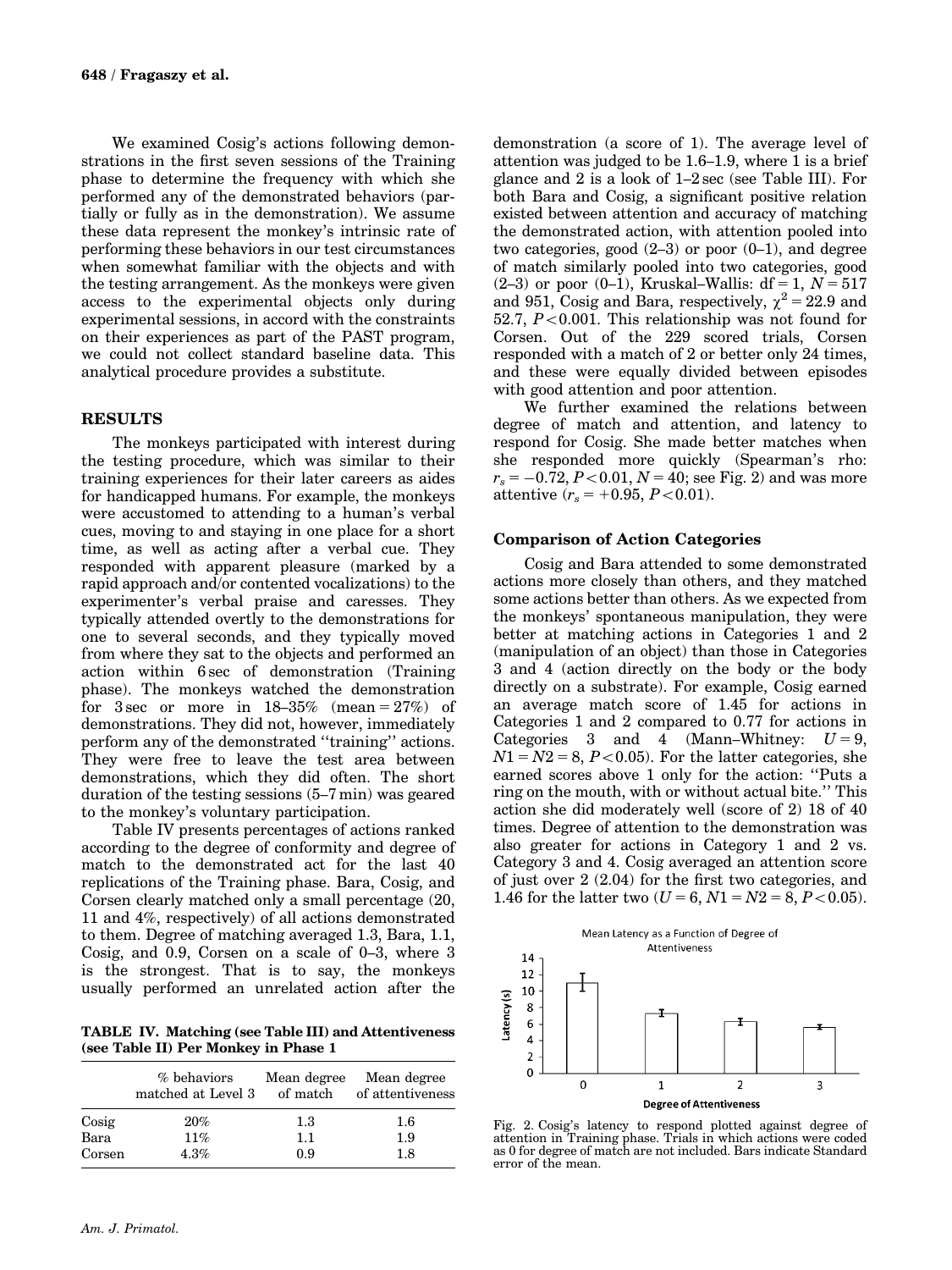Bara's data were similar as she never matched any action in Categories 3 or 4. Further, there was only one instance where she performed any action following a Category 3 or 4 demonstration (''Puts a finger within the hole of the vertical wooden pole'').

For Cosig and Bara, two training actions (both in Category 2) stood out as more often well-matched: ''Opens a book'' and ''Unzips a zipper.'' Cosig and Bara earned matching scores of 2.5 or better for these two actions, vs. averages of 1.0 (Cosig) and 0.8 (Bara) for the other six actions. The third subject, Corsen, also earned her highest matching scores for these two actions, although the magnitude of the difference with the other six actions was minimal (0.2 or 0.3 scale units higher than the next action, vs. 1.5 units for the other two subjects).

## Selection of Objects Following Demonstration

Although performance was poor for matching most demonstrated actions, the subjects frequently selected the appropriate objects in their responses. Corsen was the least apt at this, selecting the correct object in 27% of her demonstrations. The other two subjects each selected the correct object following 65% (Bara) and 69% (Cosig) of demonstrations of Categories 1 and 2 actions. As there was a 17% chance of correct selection of objects by chance, given that there were six objects, all three subjects demonstrated a significant deviation from chance in this evaluation (Corsen,  $\chi^2 = 22.5$ , df = 1, N = 288; Bara,  $\chi^2 = 389.1$ , df = 1,  $\acute{N} = 240$ ; Cosig,  $\chi^2 = 630.7$ ,  $df = 1$ ,  $N = 320$ ; all  $Ps < 0.001$ ). This is strong evidence for social enhancement in object selection.

## Cosig's Initial Rates of Performing the Demonstrated Actions

We examined Cosig's actions in the first seven sessions (constituting 184 demonstrations) to evaluate her initial rates of performing the demonstrated actions with objects. In these sessions, she performed no action following 25 demonstrations (14%), and in 14 cases, she performed two actions in quick succession (both were tallied), producing 173 actions following 159 demonstrations. Following the 159 demonstrations, she performed one action far more often than any other: ''Puts a ring around a vertical wooden pole'' (76 times; 44% of all actions). Seven times this action followed a demonstration of the same action. She opened the book 24 times, 13 times following a demonstration of that action and 15 times she pulled the zipper, 11 times following a demonstration of that action. ''Pushes a stick into a hole in the vertical wooden pole,'' ''Puts a ring into a plastic box'' and ''Puts the ring to the mouth, with or without actual bite'' were other popular actions (10, 15 and 18 times each, respectively; 6–10% of all actions). Each of these actions followed a demonstration of the action in less than half the cases. As we shall see next, these same actions remained the most likely to follow a demonstration of either a familiar or a novel action in the next phase.

## Comparison of Behavior Following Demonstrations of Familiar and Novel Actions in Experimental Sessions

Cosig's performance in the Experimental phase is detailed in Table V. Cosig attended to the demonstrations of novel actions to the same degree that she attended demonstrations of familiar actions presented in the same sessions  $(U = 98.5, N1 = N2 = 16,$ NS). She also responded with similar latencies following the demonstration of novel actions and familiar actions ( $U = 93.5$ ,  $N1 = N2 = 16$ , NS). She responded most quickly (in less than 4 sec, on average) following demonstrations of unzipping the zipper and opening the book, the two actions that she matched most accurately in the Training phase and the Experimental phase. Cosig performed some action following demonstration of novel and familiar actions for the same percentage of trials (88%). She matched partly or fully seven familiar actions (most effectively, ''Opens a book,'' ''Unzips a zipper,'' ''Puts a ring around a vertical wooden pole,'' and ''Puts a ring on the mouth, with or without actual bite'').

Cosig never perfectly matched a novel action and her degree of matching novel actions was lower  $(mean = 1.0, meaning on average she performed)$ some action unrelated to the demonstration) than her degree of matching familiar actions (mean  $= 1.3$ ); these degrees of matching differed significantly  $(U = 3, N1 = N2 = 8, P < 0.05)$ . Nine percent of familiar demonstrations were matched at Category 2 (incomplete version), and 13% at Category 3 (complete reproduction), for 22% partial or full matches, similar to the 20% matching observed in the Training phase. Cosig performed partial matches (degree of match  $= 2$ ) of three different novel actions (2.1.1, 2.2.1 and 2.2.4 in Table I) in six trials, out of 48 demonstrations (12.5%) of novel actions. The matched actions included ''Twists a screw with a screwdriver,'' ''Fits a notched block onto another notched block'' in an X pattern, and ''Turns a crank.'' The deviations from perfect matching included not perfectly setting the notched block into the mounted notched block and not turning the screwdriver or the crank the same full rotations as the demonstrator. Cosig turned the crank 12 times and the screw 11 times following the 232 demonstrations in the Experimental phase, just five of these times following a demonstration of these actions. She fixed the notched block onto the mounted block just once.

Cosig's actions following all 230 demonstrations in the Experimental phase (that were not matches of the demonstrated action) included, prominently, three familiar actions demonstrated in Phase 1: Putting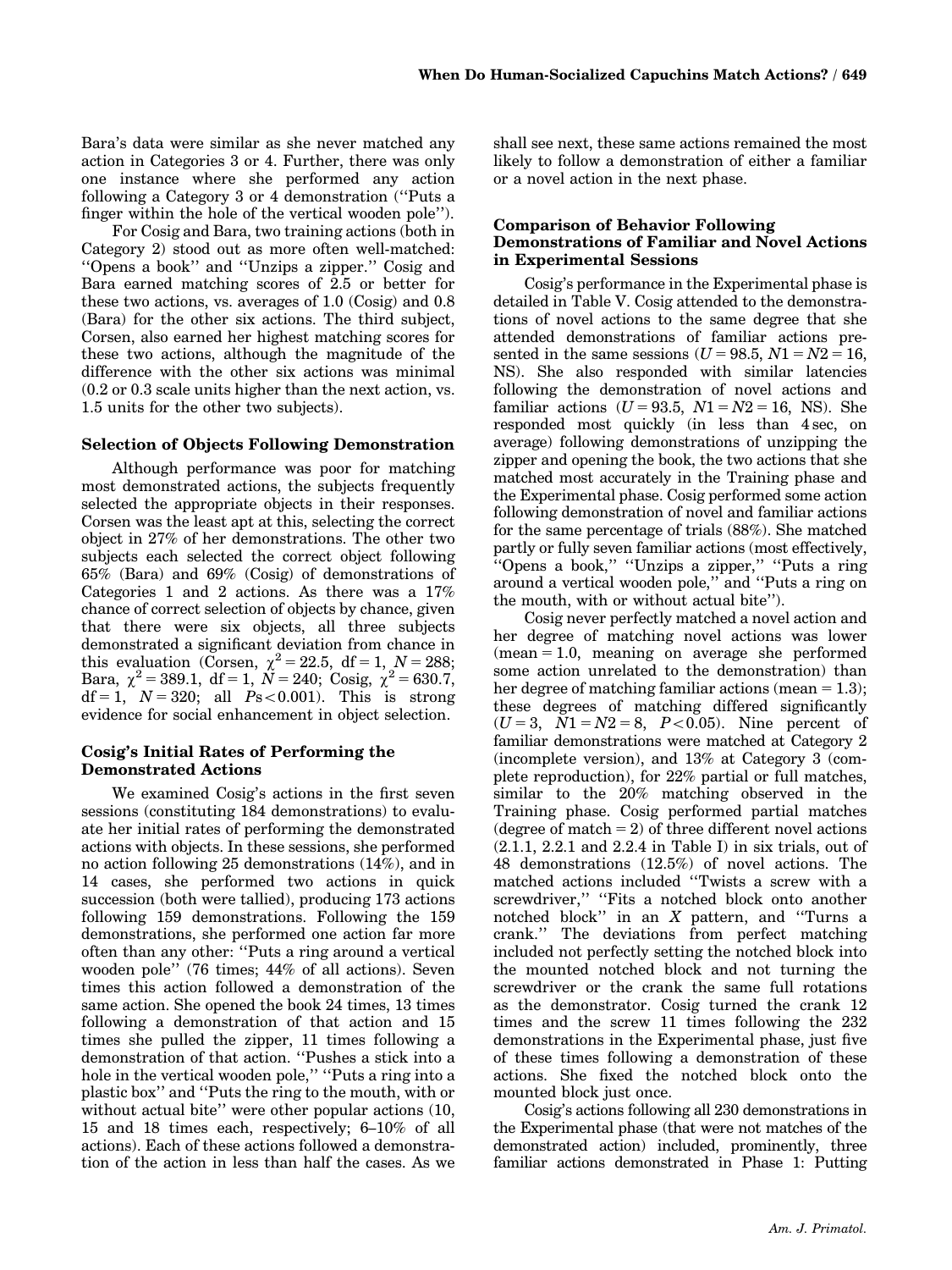| Familiar       |                    |       |         | Novel |                    |       |         |
|----------------|--------------------|-------|---------|-------|--------------------|-------|---------|
| $\mathbf{ACT}$ | Atten <sup>a</sup> | Match | Latency | ACT   | Atten <sup>a</sup> | Match | Latency |
| 111            | 2.00               | 0.82  | 8.10    | 211   | 2.00               | 2.00  | 14.25   |
| 112            | 2.29               | 1.67  | 4.13    | 212   | 2.67               | 1.00  | 14.73   |
| 113            | 2.67               | 1.27  | 5.24    | 213   | 2.00               | 1.00  | 7.10    |
| 114            | 1.78               | 0.82  | 4.69    | 214   | 1.50               | 0.67  | 4.35    |
| 121            | 2.22               | 0.83  | 9.75    | 221   | 1.50               | 1.67  | 4.77    |
| 122            | 2.25               | 0.67  | 11.23   | 222   | 1.00               | 1.00  | 5.47    |
| 123            | 2.90               | 3.00  | 3.20    | 223   | 3.00               | 1.00  | 10.27   |
| 124            | 2.80               | 2.83  | 3.73    | 224   | 2.67               | 1.33  | 8.53    |
| 131            | 0.83               | 0.73  | 12.00   | 231   | 0.00               | 1.00  | 5.87    |
| 132            | 0.71               | 0.92  | 10.70   | 232   | 1.33               | 0.67  | 5.95    |
| 133            | 0.82               | 0.83  | 7.84    | 233   | 0.50               | 0.67  | 5.10    |
| 134            | 1.38               | 0.91  | 9.35    | 234   | 2.00               | 0.67  | 14.95   |
| 141            | 1.60               | 1.00  | 8.51    | 241   | 1.00               | 1.00  | 10.40   |
| 142            | 1.60               | 0.82  | 12.59   | 242   | 2.50               | 1.00  | 16.20   |
| 143            | 2.25               | 1.00  | 6.63    | 243   | 1.33               | 1.00  | 12.23   |
| 144            | 2.44               | 1.67  | 6.60    | 244   | 0.67               | 0.67  | 14.65   |
| Sum            | 30.54              | 19.78 | 124.27  |       | 25.67              | 16.33 | 154.82  |
| Mean           | 1.91               | 1.24  | 7.77    |       | 1.60               | 1.02  | 9.68    |
| St Dev         | 16.38              | 10.58 | 67.60   |       | 14.17              | 8.94  | 82.40   |

TABLE V. Cosig's Performance in Experimental Phase: Average Values Per Trial for the Level of Visual Attentiveness and Degree of Match (Ranked From 0 to 3), and Latency to Act (in Seconds) Following Demonstrations of Familiar and Novel Actions

a Atten, attention.

the ring around the pole (11% of total), putting the ring to her mouth (12%), and unzipping the zipper (10%). Cumulatively, these three familiar actions accounted for one-third of her actions in this phase. She also frequently contacted the screw, crank, and book (collectively, 22% of actions)—all objects that move or have a moving part. Forty-six times (20% of actions) she moved an object into relation with another object (excluding the body) following a demonstration in this phase (actions 1.11, 1.12, 1.13 and 2.11 from Table 1). Overall, she displayed a wide variety of behaviors (65 unique actions) following demonstrations in the Experimental phase. Following the 48 demonstrations of novel actions, 12 times she contacted a familiar object (ring, zipper, or vertical pole) and 11 times she contacted one of the novel objects (notched block, crank or screw).

In Experimental sessions, Cosig's latency to respond varied systematically with the degree of match following demonstration of familiar actions  $(r_s = -0.755, N = 16, P < 0.01)$  as in the Training phase, but this association did not appear following demonstration of novel actions  $(r_s = +0.04, N = 16,$ NS). Cosig's degree of attention to familiar actions was significantly positively associated with degree of match  $(r_s = +0.624, N = 16, P < 0.05)$  and significantly negatively associated with latency  $(r_s = -0.697,$  $P<0.01$ ). Her scores for the degree of attention to novel actions were also positively associated with scores for the degree of match for these actions, although less strongly  $(r_s = +0.379, N = 16, NS)$ . However, for novel actions, attention was positively

associated with latency  $(r_s = +0.41, \text{ NS})$  rather than negatively correlated, as for familiar actions.

# DISCUSSION

This study lends support to Fredman and Whiten's [2008] suggestion that hand-reared capuchins can match some familiar actions with objects and substrates demonstrated to them by a human. It may be more accurate to state that the monkeys can reproduce some familiar events. Our findings suggest that capuchins' ability to reproduce events using matching actions depends strongly, if not entirely, on the spatial and temporal structure of the events they witness. Monkeys were modestly able to reproduce familiar events in which actions moved objects in some specific relation to a stationary object or a substrate, and that they had a relatively strong propensity to perform anyway. They did not reproduce familiar gestures or other familiar actions not involving an object. The one action directed at the body that they did reproduce, putting a ring in the mouth, involved an object. Moreover, it could be argued that this is a feeding action and thus likely to be socially facilitated. That is, the demonstrator's action increased the probability that the monkey would perform the same familiar action.

Our results mark a distinct and important difference from the findings with chimpanzees older than four years. Chimpanzees can sometimes reproduce gestural actions with no object referent modeled by familiar humans [Custance et al., 1995;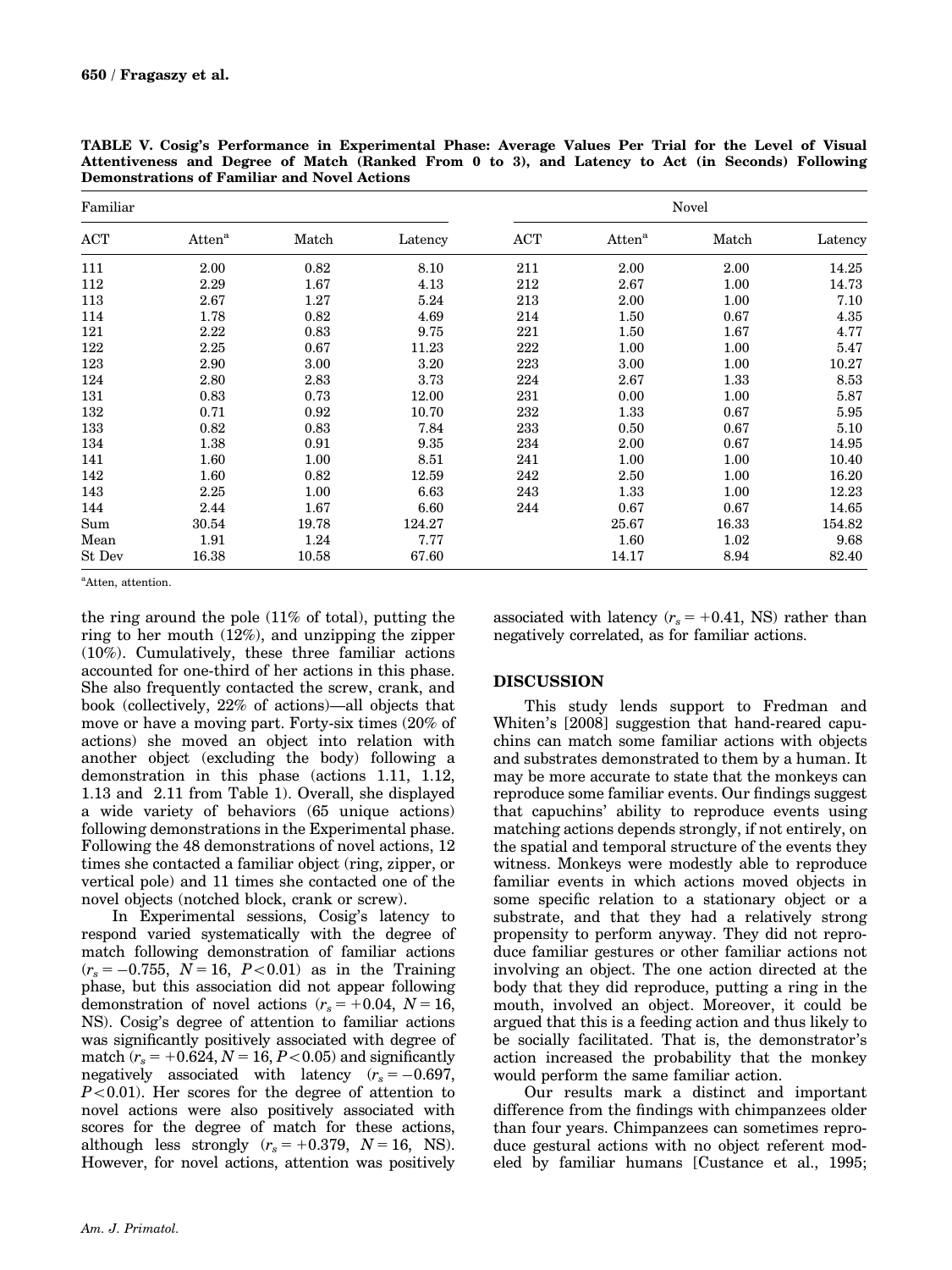Myowa-Yamakoshi & Matsuzawa, 2000]. Similarly, rehabilitant orangutans reproduce actions on their bodies, such as shampooing themselves [Russon & Galdikas, 1993], and one orangutan has reproduced hand and arm postures and gestures, as well as other kinds of actions [Miles et al., 1996]. It seems that capuchins are more dependent on allocentric spatial referents to organize their actions than are apes. The difference between capuchins and apes in their reliance on allocentric spatial referents is likely to be one of the degree. Myowa-Yamakoshi and Matsuzawa [2000] showed that some adult chimpanzees, like capuchin monkeys, are better at reproducing a demonstration that involves moving an object than they are at reproducing gestural actions of the sort used by Custance et al. [1995].

The single capuchin to observe novel action events was slower to respond when she had paid longer attention to the demonstrator performing novel actions, a reversal of the pattern with familiar actions. These findings suggest, at the least, that she recognized that the demonstrated action was novel. She partially reproduced 3 of 16 novel actions in 6 trials out of 48 demonstrations (12.5% of demonstrations of novel actions). All the novel action events the monkey reproduced involved producing a novel spatial relation between two objects (i.e. fitting two notched blocks together, turning a screw with the screwdriver, and moving a crank handle around a pivot). However, two of the three novel actions that she matched moderately well (turning the screw and turning the crank) she also performed several times when these actions were not demonstrated (10 and 11 times each, in addition to when they followed a demonstration). She placed one notched block into the matching mounted notched block only once, after a demonstration of that action. Thus, this action stands out as the most different from a baseline rate of performance, and therefore the strongest evidence for purposeful matching of the demonstrator's action. But it was a single event.

We provide weaker evidence for matching than that provided by Fredman and Whiten [2008] for capuchin monkeys. It may be important that Fredman and Whiten presented a box containing food, and the subject monkey saw the demonstrator expose the food, thus providing a strong motivation for the monkey to open the box. Following Custance et al. [1995], our experimental paradigm relied solely on the monkeys' interest in cooperating with a familiar human companion. It appears that, although capuchin monkeys respond affiliatively to humans who match their actions [Paukner et al., 2009], they are not strongly inclined (or not able) to match the gesture or manipulative actions of humans with whom they are affiliated.

The bias to attend to, and therefore to reproduce, events that involve moving objects may be widely shared across species, including humans.

Gergely and Csibra [2007] go so far as to argue that young humans (through 14 months old) do not necessarily interpret others' actions with respect to intentions, but rather develop ''object-centered representations'' (p. 141) in the absence of ostensive cues from the other person. For example, 14-monthold infants copy an adult's novel means of achieving a goal only when the adult provides appropriate ostensive cues [Gergely & Csibra, 2005]. According to Csibra and Gergely [2006], the shift toward interpreting others' actions in terms of goals or intentions is enabled by a particularly human bias for teleological reasoning, coupled with a particular human propensity to provide referential cues. In our view, Csibra and Gergely's [2006] theory of pedagogy is a more comfortable fit for comparative data than theories that posit that matching actions depends from the start upon interpreting the goals or intentions of another [e.g. Tomasello et al., 2005]. We interpret our findings to be supportive of Csibra and Gergely's [2006] theory that individuals of diverse species will attend to actions with objects and the movements of objects, even when they do not attribute intentionality to the actor [see also Guillaume, 1971]. Kumashiro et al. [2003] make a similar suggestion, phrased in terms of the form of attention that Japanese macaques achieved with a human demonstrator (joint attention to another object, or attention directly to the demonstrator).

All three monkeys in this study watched 18% or more of the demonstrations in Phase I for more than 3 sec. We do not have the necessary data to determine whether this duration of focused attention on a familiar human's action is greater than normally reared capuchins exhibit. Some data suggest that capuchins typically look at one another more briefly than we observed in this study toward the human demonstrator. In an experiment where capuchin monkeys could view an adjacent space through a one-way window, capuchins looked at familiar group mates for about one second on average [Johnson, 1995]. This style of visual attention does not lend itself to tracking actions of another through time. For this reason, if human rearing influences the organization of visual attention in capuchin monkeys toward longer periods of focused attention on human actions, these individuals will be more likely to match a human demonstrator's actions than are normally reared monkeys in the same situation. However, this "advantage," if the capuchins in this study had it, did not result in effective matching behavior. On the other hand, Pitman and Shumaker [2009] argue that rearing situations (e.g. by the mother, or in a nursery) for the first six months of life did not affect patterns of visual attention in great apes older than three years.

For two of the capuchin monkeys, degree of attentiveness to the demonstrator was strongly associated with how quickly they acted following the demonstration and how well they reproduced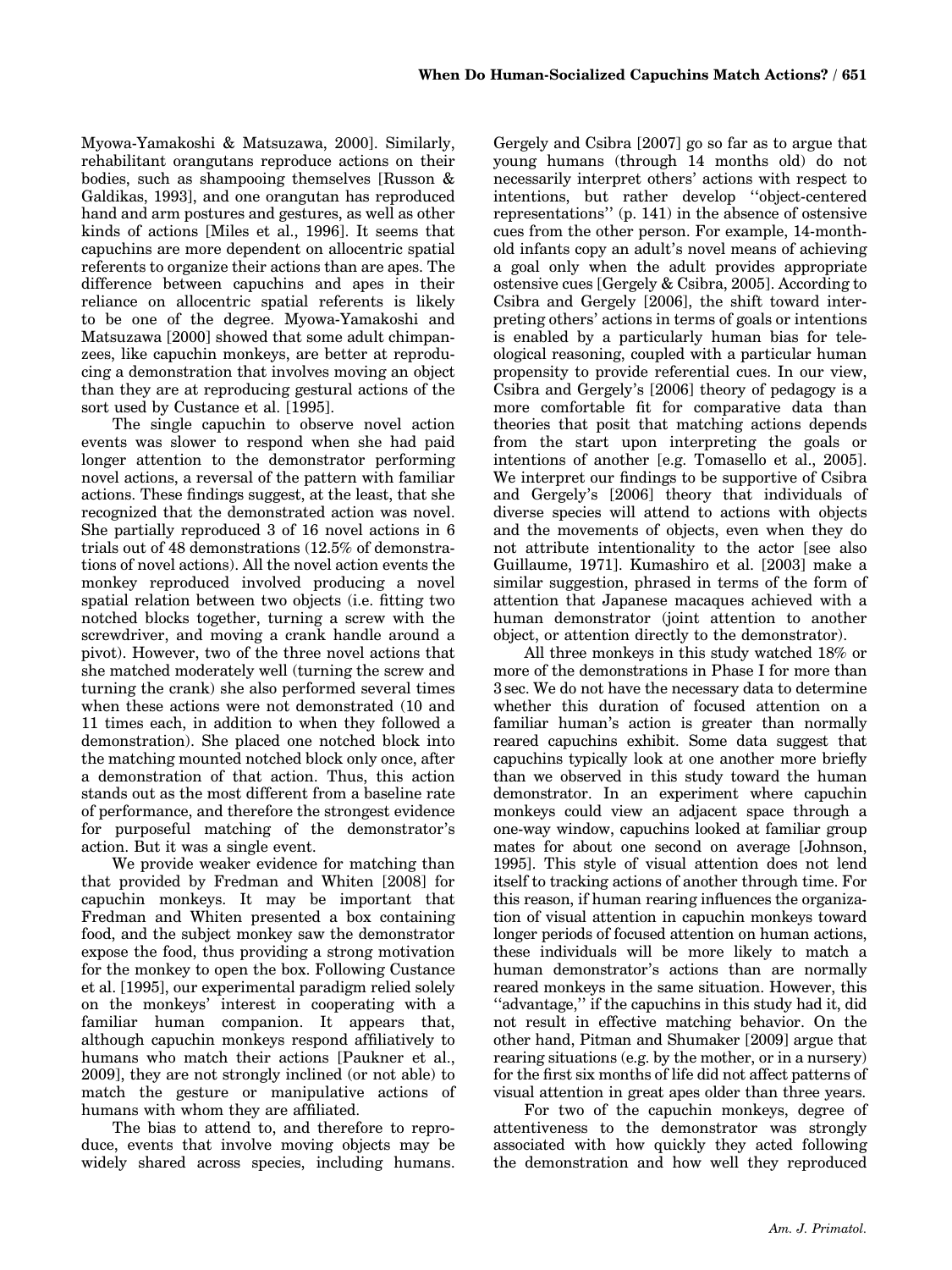familiar events. For this analysis, we pooled Attentiveness scores of 2 and 3 (looks lasting for 1 sec or more). In our study, looks of at least one second were sufficient to support quick action by the monkey following the demonstration, and to support attention to the objects used in demonstrated action. Custance et al. [2006] provide similar findings from a study in which pig tailed macaques (M. nemestrina) watched a demonstrator moving bolts that held a box closed. On average, the demonstration in their study lasted 31 sec, but the monkeys looked at the demonstration in bouts of just over 1 sec, and then looked away for more than 3 sec before looking again at the demonstration. Even with this intermittent style of attention, which is similar to that which we found for the capuchin monkeys, Custance et al. found a positive relation between the amount of time that the monkeys watched the bolts being manipulated and the amount of time they touched the bolts.

Human-reared capuchins manifest social facilitation of activity [sensu Clayton, 1978], including manipulation of objects in the company of their human caretakers, and local enhancement of interest in specific objects [sensu Galef, 1988; see Zentall, 2006 for review]. Hervé and Deputte [1993] reported that an infant capuchin (8 months old) reared in a human home contacted and manipulated objects more frequently after its human caretaker had pointed them out than if she had not. In a longitudinal study of one human-reared capuchin, Deputte et al. [1995] found that both the form of the caretaker's interest (touching vs. manipulating) and the subject's pre-existing interest in manipulating the object influenced the subject's behavior following the caretaker's actions with objects. Capuchin monkeys reared in species-normal circumstances also show increased manipulation of objects handled previously by their groupmates [reviewed in Fragaszy & Visalberghi, 2004], and wild capuchin monkeys show enhancement of interest in places where their groupmates have been foraging [Gunst et al., 2008]. We think that social facilitation, enhancement and an intrinsic interest in objects moving in relation to surfaces, supporting emulation of the end products of an action by the human demonstrator, are sufficient to explain the modest degree of matching that the capuchin monkeys demonstrated in this study.

Studies with young children suggest that this is the case for humans as well. Horne et al. [2009] show that enhancement and demonstration of the affordance of objects support the production of objectdirected actions by very young humans (six months old in their study) as well as did full demonstrations of a target action. They showed infants a puppet wearing a mitten. Separate groups of infants observed an adult take the mitten off the puppet, an adult point to the mitten or the mitten simply falling off the puppet. When they were given the puppet immediately afterward, with the mitten replaced, all three groups of infants removed the mitten from the puppet more often than a control group. Overall, demonstration of affordance seemed the most effective event to elicit the desired target action by the infants [see Huang et al., 2002 for similar findings with older children]. The role of affordance demonstration in behavioral matching by nonhuman primates deserves similar attention.

Subiaul [2007], in an interesting theoretical review of the imitation literature in monkeys and apes, suggests imitation is a modular cognitive faculty that can be subdivided into ''familiar imitation'' and ''novel imitation.'' Subiaul suggests that monkeys are capable of ''familiar imitation'' of actions and rules (such as ''select objects in this sequence''), and capable of ''novel imitation'' of rules, but not actions. However, our findings suggest that for capuchin monkeys, this conclusion applies only to actions (or perhaps more accurately, events) with a particular spatial and temporal structure. Specifically, capuchin monkeys are not able to reproduce all kinds of familiar events equally well. They are most likely to move an object into a new position as they have seen another individual do. Perhaps also to some small degree they can reproduce novel events, so long as these also have the structure of an object moving in relation to another spatial element. These abilities, even if modest, mean that observing others acting with objects, particularly if the others produce the same events repeatedly, can in principle support ''doing like others.''

Acting with objects in relation to substrates is a species-typical behavior for capuchin monkeys, and in natural habitats is a distinctive feature of their extractive foraging [Fragaszy et al., 2004a]. Some foraging activities involve specific positioning of objects on a substrate. For example, cracking nuts with a hammer stone, a typical foraging behavior in certain populations of wild and park-living capuchins [Fragaszy et al., 2004b; Ottoni & Izar, 2008], requires placing a nut on an anvil surface, then striking the nut with a stone. Young monkeys avidly watch proficient nut-crackers placing nuts and cracking them [Ottoni et al., 2005]. Resende et al. [2008] note that positioning the nut on the anvil is the last component of nutcracking to appear when young monkeys learn to crack nuts. Our findings suggest how observation of others can support practice at positioning nuts (by increasing the likelihood that the young monkey will place the nut on the anvil) as well as support interest in nuts, stones and anvils separately. Whether one labels this kind of social influence on activity ''familiar imitation'' [per Subiaul, 2007] or something else, it can in principle contribute to learning. As our understanding of the web of social contributions to specific manipulative activities in capuchins becomes richer, the convergent evidence that these monkeys have foraging traditions and traditions of tool use becomes stronger [see also Perry et al., 2003].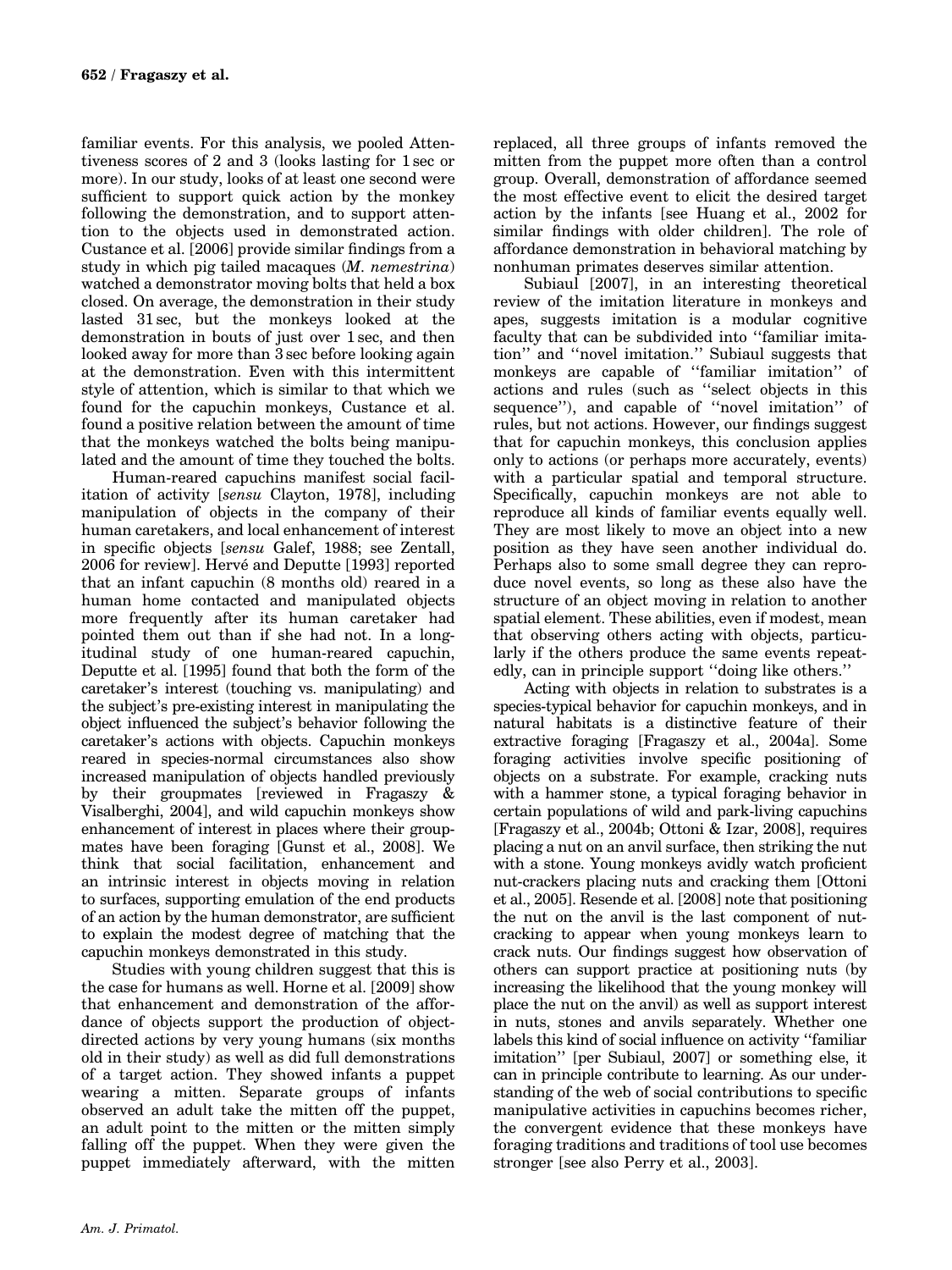#### ACKNOWLEDGMENTS

We thank the Region of Brittany for providing support for this project through their support for the PAST and the University of Rennes for supporting D.F.'s visit in France during which the study was planned. We thank François LeGuyader and Nicolas Robino for their assistance in training and caring for the monkeys. We also thank an anonymous reviewer for many helpful suggestions that allowed us to improve the manuscript. Bertrand Deputte is now at Ecole Nationale Vétérinaire d'Alfort, Maisons-Alfort, 895 Cedex, France.

This work was conducted in accord with institutional and national regulations concerning the humane treatment of animals in research and the principles of the American Society of Primatologists for the ethical treatment of nonhuman primates.

### **REFERENCES**

- Bering JM. 2004. A critical review of the ''enculturation hypothesis'': the effects of human rearing on great ape social cognition. Animal Cognition 7:201–212.
- Buttelmann D, Carpenter M, Call J, Tomasello M. 2007. Enculturated chimpanzees imitate rationally. Developmental Science 10:F31–F38.
- Call J. 2001. Body imitation in an enculturated orang-utan (Pongo pygmaeus). Cybernetics & Systems: An International Journal 32:97–119.
- Call J, Tomasello M. 1996. The effect of humans on the cognitive development of apes. In: Russon AE, Bard KA, Parker ST, editors. Reaching into thought: the minds of the great apes. New York: Cambridge University Press. p 371–403.
- Clayton DA. 1978. Socially facilitated behavior. The Quarterly Review of Biology 53:373–392.
- Csibra G, Gergely G. 2006. Social learning and social cognition: the case for pedagogy. In: Munakata Y, Johnson M, editors. Processes of change in brain and cognitive development: attention and performance XXI. New York: Oxford University Press. p 249–274.
- Custance DM, Whiten A, Bard K. 1995. Can young chimpanzees (Pan troglodytes) imitate arbitrary actions? Hayes & Hayes (1952) revisited. Behaviour 132:837–859.
- Custance DM, Whiten A, Fredman T. 1999. Social learning of an artificial fruit task in capuchin monkeys (Cebus apella). Journal of Comparative Psychology 113:13–23.
- Custance D, Previde E, Spiezio C, Rigamonti M, Poli M. 2006. Social learning in pig-tailed macaques (Macaca nemestrina) and adult humans (Homo sapiens) on a two-action artificial fruit. Journal of Comparative Psychology 120:303–313.
- Deputte BL, Busnel M. 1997. An example of a monkey assistance program: P.A.S.T. The French project of simian help to quadriplegics: a response to Lannuzzi and Rowan's (1991) paper on ethical issues in animal-assisted therapy programs. Anthrozoos 10:76–81.
- Deputte BL, Vrot M, Pierre G, Bellec S, Jouanjean A. 1995. Development of manipulation in a brown capuchin raised in an human family: changes in social facilitation with age. Folia Primatologica 64:77.
- Fragaszy DM, Adams-Curtis LE. 1991. Generative aspects of manipulation in tufted capuchin monkeys (Cebus apella). Journal of Comparative Psychology 105:387–397.
- Fragaszy DM, Boinski S. 1995. Patterns of individual diet choice and efficiency of foraging in wedge-capped capuchin monkeys (Cebus olivaceus). Journal of Comparative Psychology 109:339–348.
- Fragaszy DM, Cummins-Sebree SE. 2005. Relational spatial reasoning by a nonhuman: the example of capuchin monkeys. Behavioral and Cognitive Neuroscience Reviews 4:282–306.
- Fragaszy DM, Visalberghi E. 2004. Socially biased learning in monkeys. Learning and Behavior 32:24–35.
- Fragaszy DM, Fedigan LM, Visalberghi E. 2004a. The complete capuchin: the biology of the genus Cebus. New York: Cambridge University Press. 456p.
- Fragaszy DM, Izar P, Visalberghi E, Ottoni EB, Gomes De Oliveira M. 2004b. Wild capuchin monkeys (Cebus libidinosus) use anvils and stone pounding tools. American Journal of Primatology 64:359–366.
- Fredman T, Whiten A. 2008. Observational learning from tool using models by human-reared and mother-reared capuchin monkeys. Animal Cognition 11:295–309.
- Furlong E, Boose K, Boysen S. 2008. Raking it in: the impact of enculturation on chimpanzee tool use. Animal Cognition 11: 83–97.
- Galef BG. 1988. Imitation in animals: history, definition and interpretation of data from the psychological laboratory. In: Zentall TR, Galef BG, editors. Social learning: psychological and biological perspectives. Hillsdale, NJ: Erlbaum. p 3–28.
- Gergely G, Csibra G. 2005. The social construction of the cultural mind: imitative learning as a mechanism of human pedagogy. Interaction Studies 6:463–481.
- Gergely G, Csibra G. 2007. On pedagogy. Developmental Science 10:139–146.
- Gomez J. 1996. Ostensive behavior in great apes: the role of eye contact. In: Russon AE, Bard KA, Parker ST, editors. Reaching into thought: the minds of the great apes. New York: Cambridge University Press. p 131–151.
- Guillaume P. 1971. Imitation in children. Chicago: University of Chicago Press. 214p (Translated by E. Halperin, originally published by Librarie Félix Alcan, 1926).
- Gunst N, Boinski S, Fragaszy D. 2008. Acquisition of foraging competence in wild brown capuchins (Cebus apella), with special reference to conspecifics' foraging artefacts as an indirect social influence. Behaviour 145:195–229.
- Hervé N, Deputte BL. 1993. Social influence in manipulations of a capuchin monkey raised in a human environment: a preliminary case study. Primates 34:227–232.
- Horne P, Erjavec M, Lovett V. 2009. The effects of modelling, local stimulus enhancement, and affordance demonstration on the production of object-directed actions in 6-month old infants. British Journal of Developmental Psychology 27: 269–281.
- Horner V, Whiten A. 2005. Causal knowledge and imitation/ emulation switching in chimpanzees (Pan troglodytes) and children (Homo sapiens). Animal Cognition 8:164–181.
- Huang C-T, Heyes C, Charman T. 2002. Preeschoolers' behavioral reenactment of ''failed attempts'': the roles of intention-reading, emulation and mimicry. Cognitive Development 21:36–45.
- Hurley S, Chater N. 2005. Perspectives on imitation: from neuroscience to social science. Cambridge: MIT Press. 437p.
- Johnson J. 1995. Differences in visual attention in tufted capuchin monkeys (Cebus apella), Master's Thesis, University of Georgia, Athens, GA. 51p. Available from: University of Georgia Libraries.
- Józef T, Byrne RW, Miklósi Á, Vilmos C. 2006. Reproducing human actions and action sequences: "Do as I do!" in a dog. Animal Cognition 9:355–367.
- Kumashiro M, Uchiyama Y, Itakura S, Murata A, Iriki A. 2003. Natural imitation induced by joint attention in Japanese monkeys. International Journal of Psychophysiology 50: 81–99.
- Miles L, Mitchell R, Harper S. 1996. Simon says: the development of imitation in an enculturated orangutan. In: Russon AE, Bard KA, Parker ST, editors. Reaching into thought. New York: Cambridge University Press. p 278–299.